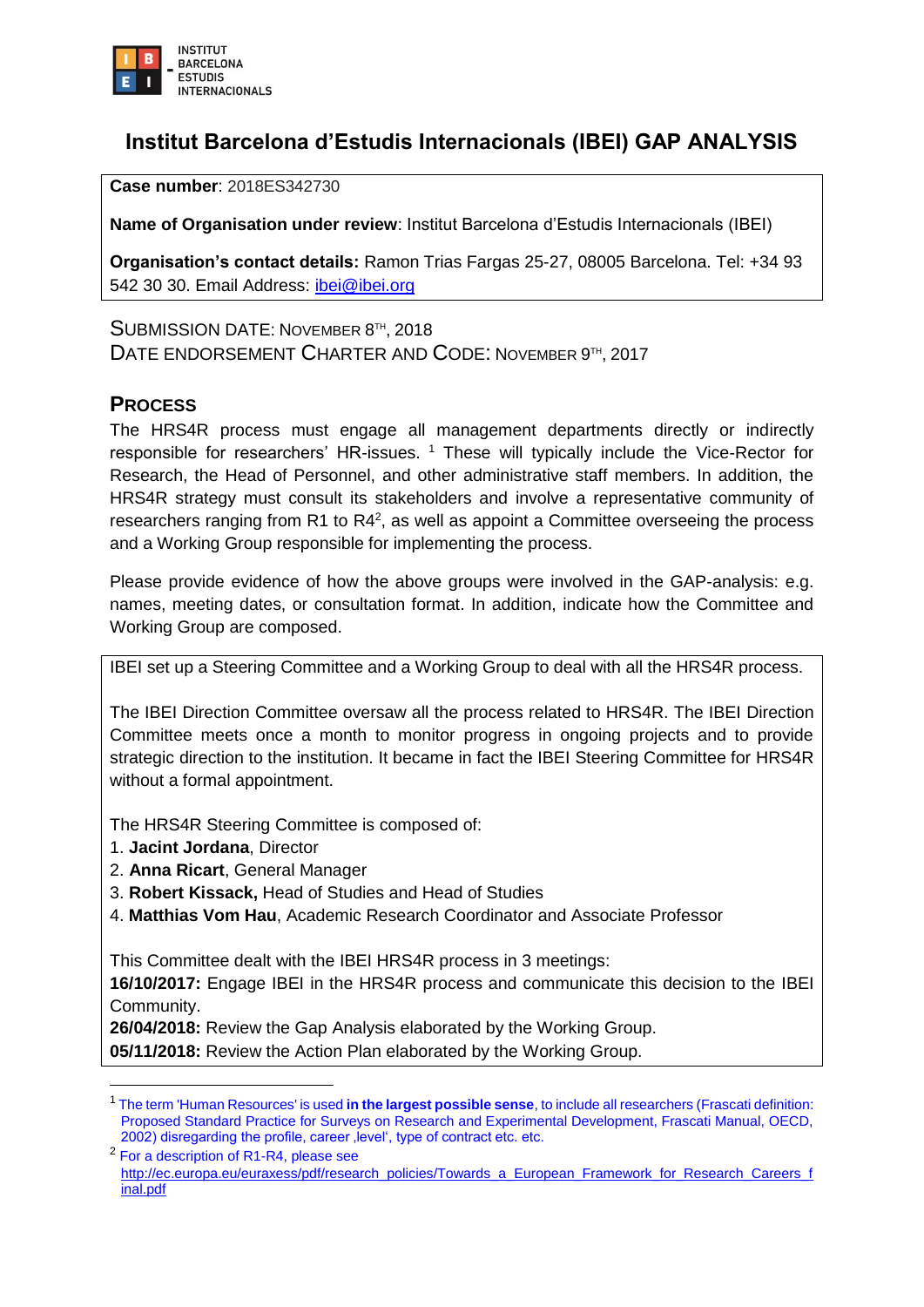

Apart from that, the Steering Committee accepted the proposal made by the Working Group to include the administrative support staff in the Gap Analysis and the Action Plan in order to ensure a positive work environment and good working conditions for everyone. In this sense, it was decided that the IBEI Human Resources Strategy will apply the 40 principles of Charter and Code to the whole IBEI community, researchers and administrative staff.

The IBEI HRS4R Working Group had the goal to design and perform an internal Gap Analysis according to the Charter for Researchers and the Code of Conduct for the Recruitment of Researchers and to elaborate the consequent Action Plan. This HRS4R WG was representative of the IBEI research community. Its members work in different positions and research areas at the institute:

1. **Esther Barbé**, Research Programme Coordinator and Member of the Scientific Council. (HRSR WG's Chair)

- 2. **Robert Kissack**, Associate Professor and Head of Studies
- 3. **Elisabeth Johansson-Nogués**, Associate Professor
- 4. **Andrea C. Bianculli**, Assistant Professor
- 5. **Martijn Vlaskamp**, Postdoctoral Fellow with external funds
- 6. **Lesley-Ann Daniels**, Postdoctoral Fellow with external funds
- 7. **Juan Carlos Triviño**, Postdoctoral Fellow under IBEI research project
- 8. **Carlos Bravo**, Predoctoral Researcher
- 9. **Anna Ricart**, General Manager
- 10. **Glòria Alegret**, Administrative Staff Communications
- 11. **Carlos Sánchez**, Administrative Staff Research Coordination
- 12. **Laia Mestres**, Administrative Staff Institutional Relations (HRS4R WG'S Manager)

The WG met 7 times during the HRS4R process:

**06/11/2017:** Kick-off meeting: Present the HRS4R goal to the members of the WG.

**20/11/2017:** Work on the survey following the Charter and the Code.

**04/12/2017:** Reach a consensus about the survey to be launched to the IBEI community. **05/03/2018**: Review the results of the survey and work on the Gap Analysis.

**16/04/2018:** Reach a consensus on the Analysis Gap and work on the priorities to be included in the Action Plan.

**09/07/2018:** Work on the Action Plan.

**29/10/2018:** Approve the final version of the Action Plan and present it to the Steering Committee.

The WG prepared a survey based on the template of the European Commission that includes the 40 principles. The on-line survey was anonymous and written in English. The collection of the answers was made through the Google Drive tool. During a month the IBEI community could answer the survey (January 2018). It was answered by 37 respondents out of 47 (32 researchers at all career stages and 15 administrative staff members). The participation rate was **78,7%.**

IBEI HRS4R Gap Analysis (and the Action Plan) relates to researchers at all stages of their career and also to the whole administrative staff of IBEI irrespective of the person's position or contractual situation.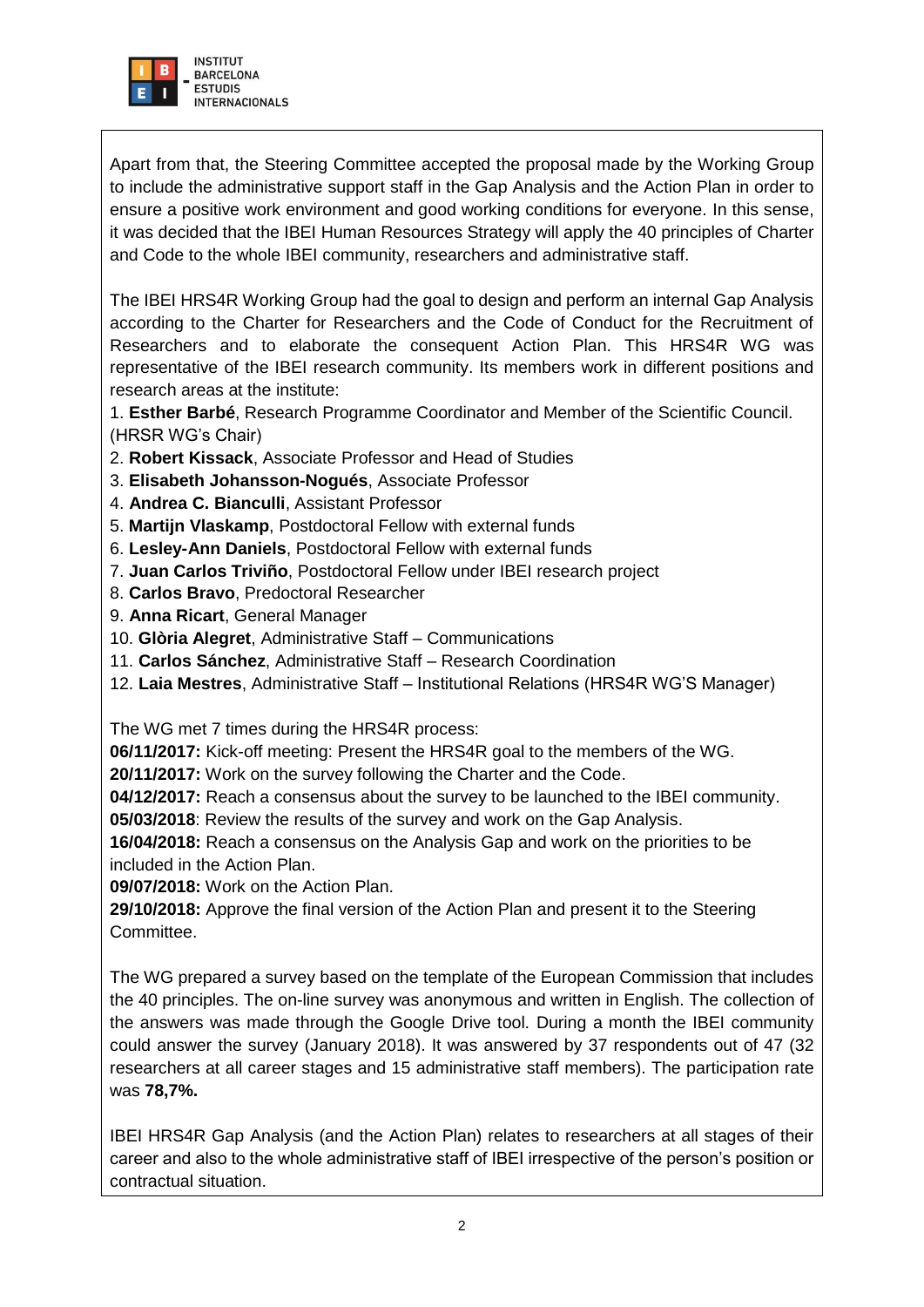

## **GAP ANALYSIS**

The Charter and Code provides the basis for the Gap analysis. In order to aid cohesion, the 40 articles have been renumbered under the following headings. Please provide the outcome of your organisation's GAP analysis below. If your organisation currently does not fully meet the criteria, please list whether national or organisational legislation may be limiting the Charter's implementation, initiatives that have already been taken to improve the situation or new proposals that could remedy the current situation. In order to help the organisation's recruitment strategy, a specific self-assessment checklist is provided for Open, Transparent and Merit-Based Recruitment.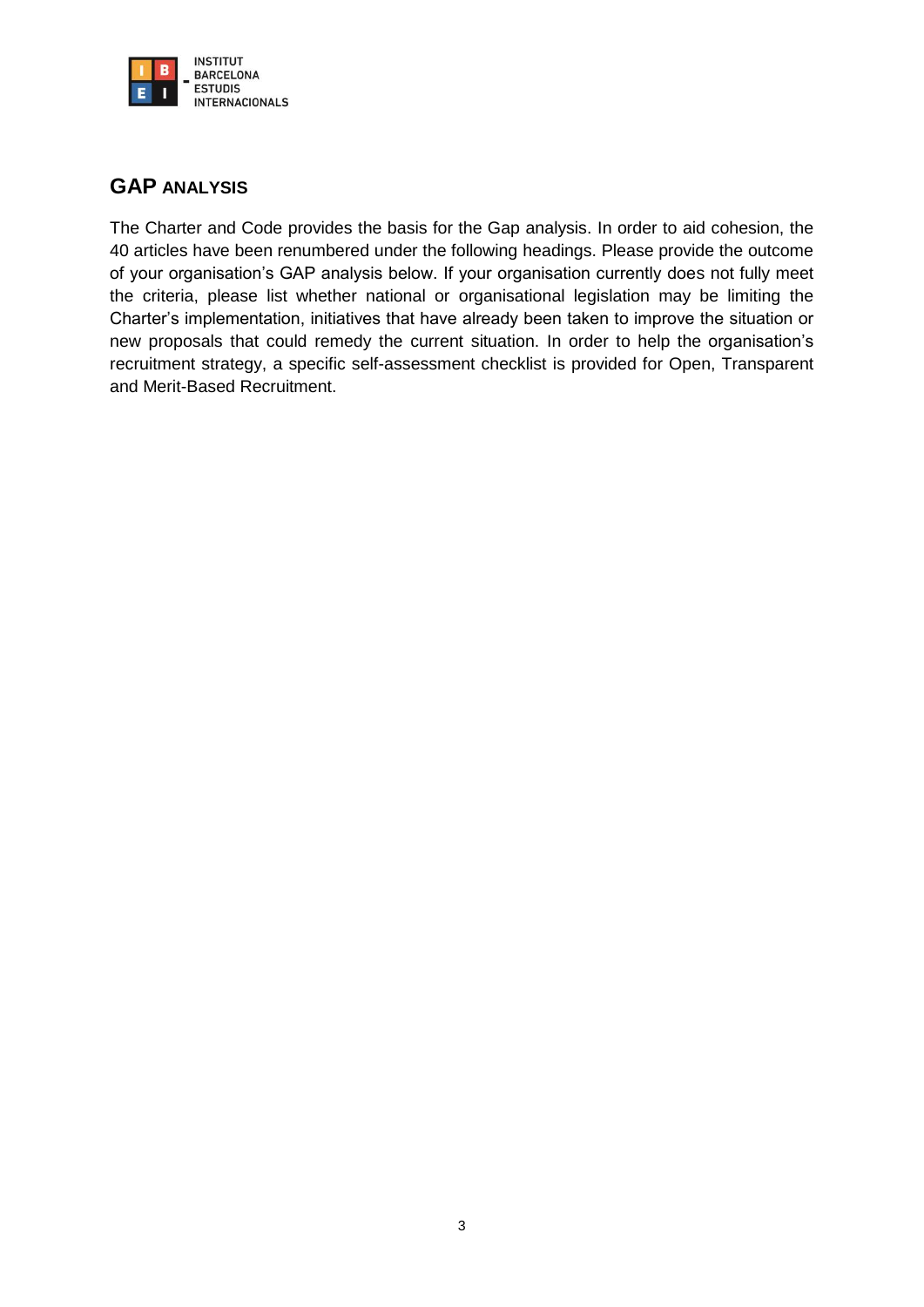

## **European Charter for Researchers and Code of Conduct for the Recruitment of Researchers : GAP analysis overview**

| Status: to what extent does this<br>organisation meet the following<br>principles? | fully<br>$++$<br>$=$<br>implemented<br>$+/-$ = almost but<br>fully<br>not<br>implemented<br>$-/+$ = partially<br>implemented<br>-- = insufficiently<br>implemented | In case of $-$ , $-$ / $+$ , or $+$ / $-$ , please indicate the actual "gap"<br>between the principle and the current practice in your<br>organisation.<br>If relevant, please list any national/regional legislation<br>or organisational regulation currently impeding<br>implementation | Initiatives<br>already<br>and/or<br>undertaken<br>suggestions for improvement                                                                                                                                                                                                                                                                                                                                                       |
|------------------------------------------------------------------------------------|--------------------------------------------------------------------------------------------------------------------------------------------------------------------|--------------------------------------------------------------------------------------------------------------------------------------------------------------------------------------------------------------------------------------------------------------------------------------------|-------------------------------------------------------------------------------------------------------------------------------------------------------------------------------------------------------------------------------------------------------------------------------------------------------------------------------------------------------------------------------------------------------------------------------------|
| <b>Ethical and Professional Aspects</b>                                            |                                                                                                                                                                    |                                                                                                                                                                                                                                                                                            |                                                                                                                                                                                                                                                                                                                                                                                                                                     |
| 1. Research freedom                                                                | $++$                                                                                                                                                               |                                                                                                                                                                                                                                                                                            | Very positive feedback, no action needed.                                                                                                                                                                                                                                                                                                                                                                                           |
| 2. Ethical principles                                                              | $\overline{\phantom{a}}$                                                                                                                                           | Respondents felt that IBEI does not provide adequate<br>information and training (where relevant) regarding the<br>applicability of codes of ethics relevant to research.                                                                                                                  | Initiatives already undertaken:<br>- A working group on ethics has been<br>convened and initial report submitted to<br>the Director, and soon to the Scientific<br>Council.<br>Students' dissertations (TFM) in 2017-<br>2018 will need an ethical evaluation for<br>risk, data handling and general project.<br>Suggestions for improvement:<br>- For faculty research, to provide better<br>linkages to the UPF ethics committee. |
| 3. Professional responsibility                                                     | $+/-$                                                                                                                                                              | Generally, IBEI researchers showed a high level of<br>agreement that IBEI promotes a strong awareness<br>regarding professional responsibility, such as abiding<br>by the principle of intellectual property, the avoidance of                                                             | Suggestions for improvement:<br>- To improve professional responsibility<br>awareness among administrative staff and<br>researchers, in order to reconcile faculty<br>and non-faculty views.                                                                                                                                                                                                                                        |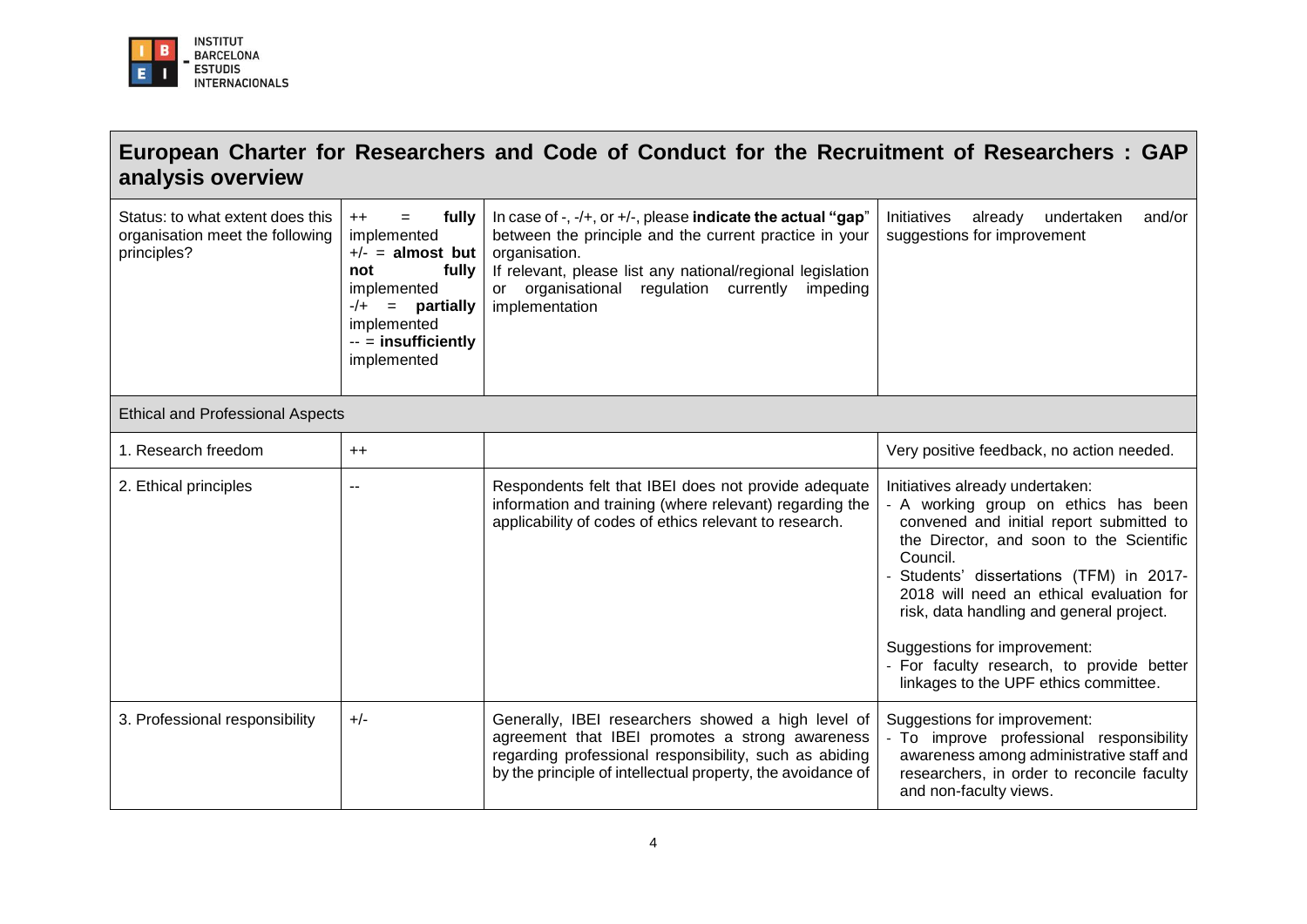

|                                                  |                          | plagiarism and the accurate attributing of all scholarly<br>input into research projects by assistants.                                                                                                                                                                                                                                                                                                                                                                                                                                                                                                                                                                                                                     |                                                                                                                                                                                            |
|--------------------------------------------------|--------------------------|-----------------------------------------------------------------------------------------------------------------------------------------------------------------------------------------------------------------------------------------------------------------------------------------------------------------------------------------------------------------------------------------------------------------------------------------------------------------------------------------------------------------------------------------------------------------------------------------------------------------------------------------------------------------------------------------------------------------------------|--------------------------------------------------------------------------------------------------------------------------------------------------------------------------------------------|
| 4. Professional attitude                         | $++$                     |                                                                                                                                                                                                                                                                                                                                                                                                                                                                                                                                                                                                                                                                                                                             | No need for action                                                                                                                                                                         |
| Contractual<br>5.<br>and<br>legal<br>obligations | $\overline{\phantom{a}}$ | Both faculty and, especially, the administrative staff<br>only partially agreed that IBEI informed its staff<br>sufficiently about the national, sectoral or institutional<br>regulations governing training and/or working<br>conditions.<br>Both, and<br>again especially<br>the<br>administrative staff, saw some need for change and<br>considered this as an important issue. A number of<br>respondents criticized the absence of a Human<br>Resource person at IBEI.                                                                                                                                                                                                                                                 | Suggestions for improvement:<br>- To clarify the tasks of the General<br>Manager, that is in charge of Human<br>Resource management.                                                       |
| 6. Accountability                                | $++$                     | In general, respondents supported the statements<br>concerning accountability at IBEI. They confirmed that<br>IBEI has already established mechanisms to ensure<br>that researchers fulfil the research agenda contractually<br>agreed on with either public or private funders; that IBEI<br>manages public and private research funding in a<br>sound, transparent and efficient way; and that IBEI<br>supports transparency in research by encouraging data<br>and other output to be made available for scrutiny.                                                                                                                                                                                                       | No need for action                                                                                                                                                                         |
| 7. Good practice in research                     | $\overline{\phantom{a}}$ | Most researchers (who are probably more affected by<br>this issue than administrative staff members) did not<br>confirm the statements that IBEI has established<br>sufficient mechanisms to protect confidential data<br>obtained during research; and that IBEI ensures that<br>researchers obtain all legally required approvals to<br>gather data before starting their research. Moreover,<br>the response rate to these questions was<br>conspicuously low and only around half of the<br>researchers gave a score. One possible explanation<br>could be that a part of the faculty (correctly or not)<br>thought that these questions did not apply to their<br>research techniques. The respondents that did answer | Suggestions for improvement:<br>On-going Training concerning<br>Data<br><b>Protection Regulation</b><br>- To develop a best-practices document for<br>diffusion among all faculty members. |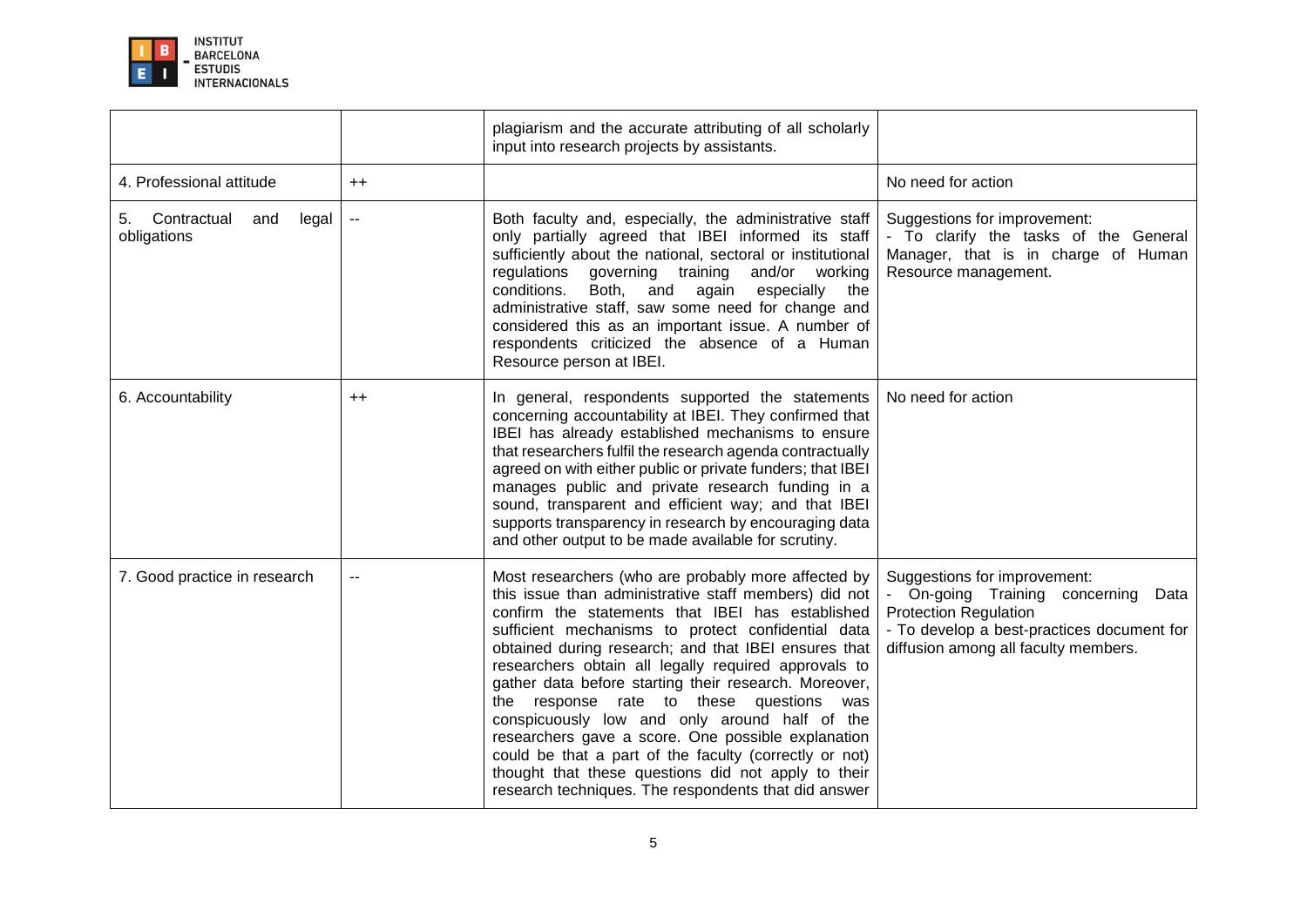

|                                              |         | did only express medium need for change and did not<br>see these issues as particularly important. There is<br>apparently a lack of both information and awareness<br>concerning many data-related aspects of research.                                  |                                                                                                                                                                                                                                                                                                                                                                                                                                                                                                                 |
|----------------------------------------------|---------|----------------------------------------------------------------------------------------------------------------------------------------------------------------------------------------------------------------------------------------------------------|-----------------------------------------------------------------------------------------------------------------------------------------------------------------------------------------------------------------------------------------------------------------------------------------------------------------------------------------------------------------------------------------------------------------------------------------------------------------------------------------------------------------|
| 8. Dissemination, exploitation<br>of results | $++$    |                                                                                                                                                                                                                                                          | Very positive feedback, no action needed.<br>According to results, IBEI encourages<br>researchers to contact Communication<br>Office with publications and activities that<br>might<br>be<br>appropriate<br>to<br>broad<br>dissemination. Generally, there is a high<br>level of agreement among researchers and<br>administrative staff that the IBEI research is<br>disseminated, communicated and exploited.                                                                                                 |
| 9. Public engagement                         | $\sim$  | The research activities are not made known to society<br>at large in such a way that they can be understood by<br>non-specialists. Public engagement has to be improved<br>according the agreement rate of both researchers and<br>administrative staff. | Suggestions for improvement:<br>- To consider offering academic staff media<br>training or courses on the dissemination of<br>information to public audiences.<br>- To clarify on whether high media visibility is<br>regarded as career-enhancing.<br>- To start public engagement initiatives, as<br>science for girls, create relations with<br>schools, etc.                                                                                                                                                |
| 10. Non discrimination                       | $^{++}$ |                                                                                                                                                                                                                                                          | Very positive feedback, no action needed.<br>The respondents overwhelmingly confirmed<br>that IBEI does not discriminate against<br>academic and administrative staff in any way<br>"on the basis of ideology; religious or other<br>beliefs; ethnicity, race or nationality; gender;<br>sexual orientation; civil status; sickness or<br>disability;<br>union<br>membership;<br>family<br>relationships with other members of the<br>institute; or the use of any of the (co-)official<br>languages of Spain". |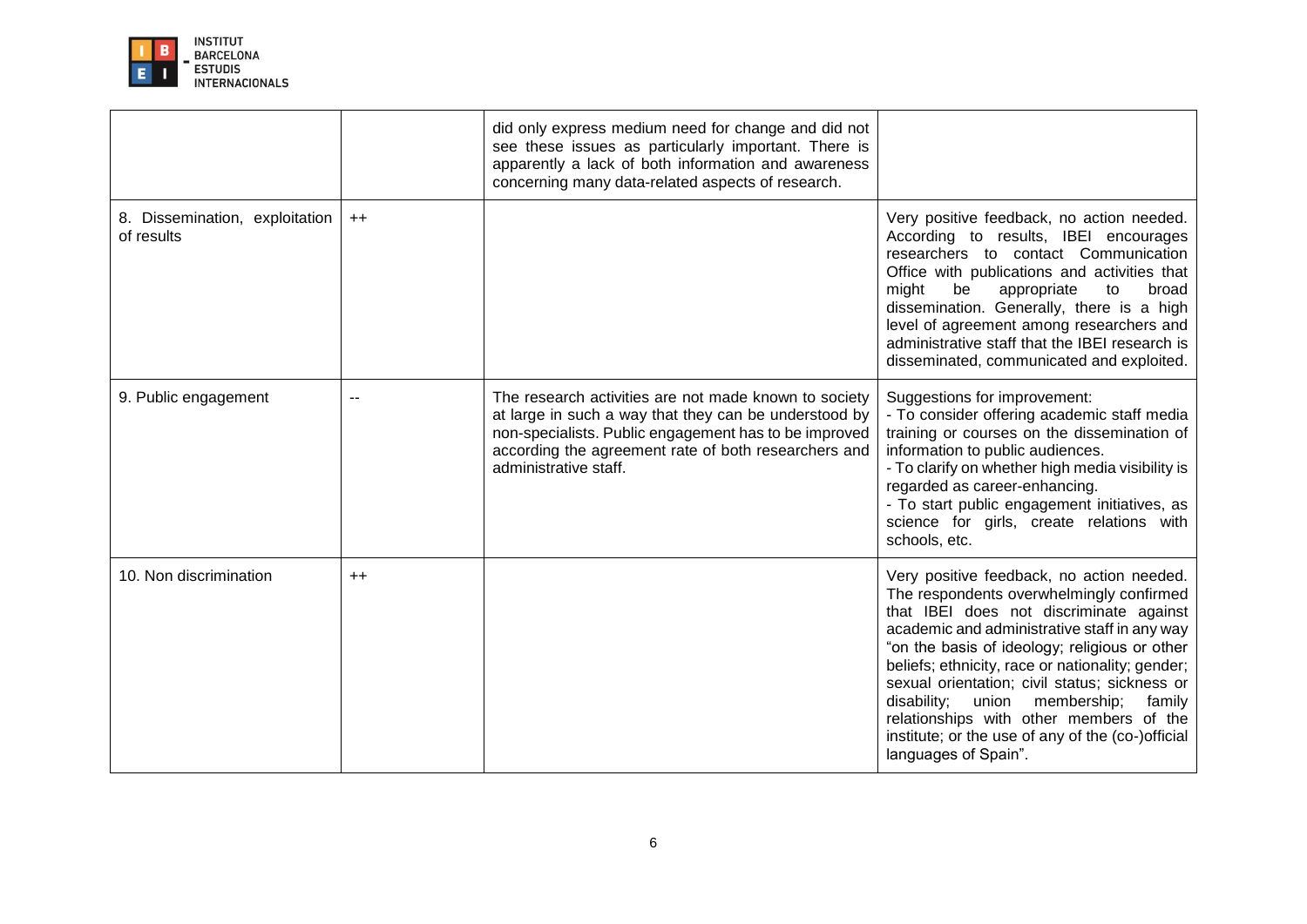

| Evaluation/<br>11.<br>appraisal<br>systems |       | IBEI's evaluation systems for assessing administrative<br>staff & researchers' professional performance has to be<br>more transparent according to the results. The<br>agreement rate is low, especially of administrative staff.<br>Recruitment and Selection - please be aware that the items listed here correspond with the Charter and Code. In addition, your organisation also needs to | Suggestions for improvement:<br>- To prepare a document on the evaluation<br>system forassessing non-tenure track<br>Up to now, IBEI has<br>researchers.<br>established a clear mechanism of evaluation<br>for assistant professors (tenure track) and a<br>more informal annual evaluation of activities<br>report and working plan for all post-docs<br>working full-time at the institute.<br>- To introduce an evaluation system for<br>assessing administrative staff members and<br>to link the evaluation to an incentive system. |
|--------------------------------------------|-------|------------------------------------------------------------------------------------------------------------------------------------------------------------------------------------------------------------------------------------------------------------------------------------------------------------------------------------------------------------------------------------------------|------------------------------------------------------------------------------------------------------------------------------------------------------------------------------------------------------------------------------------------------------------------------------------------------------------------------------------------------------------------------------------------------------------------------------------------------------------------------------------------------------------------------------------------|
|                                            |       | complete the checklist on Open, Transparent and Merit-Based Recruitment included below, which focuses on the operationalization of these principles.                                                                                                                                                                                                                                           |                                                                                                                                                                                                                                                                                                                                                                                                                                                                                                                                          |
| 12. Recruitment                            | $+/-$ | Ideally, the advertisement of new positions in any<br>research institution should have full information on the<br>conditions. Currently, the job advertisements from IBEI<br>do not include complete information regarding salaries<br>or teaching responsibilities.                                                                                                                           | The job advertisements have gone through<br>important changes throughout the years to<br>disclose as much information related to the<br>position as possible.<br>Suggestions for improvement:<br>- To include more acute information on the<br>teaching responsibilities in all job vacancy.<br>- To discuss in the academic staff committee<br>which also deals with recruitment processes<br>the convenience or not of including salary<br>conditions in any advertisement related to<br>research and teaching positions.              |
| 13. Recruitment (Code)                     | $++$  |                                                                                                                                                                                                                                                                                                                                                                                                | No need for action                                                                                                                                                                                                                                                                                                                                                                                                                                                                                                                       |
| 14. Selection (Code)                       | $++$  |                                                                                                                                                                                                                                                                                                                                                                                                | No need for action                                                                                                                                                                                                                                                                                                                                                                                                                                                                                                                       |
| 15. Transparency (Code)                    | $++$  |                                                                                                                                                                                                                                                                                                                                                                                                | No need for action                                                                                                                                                                                                                                                                                                                                                                                                                                                                                                                       |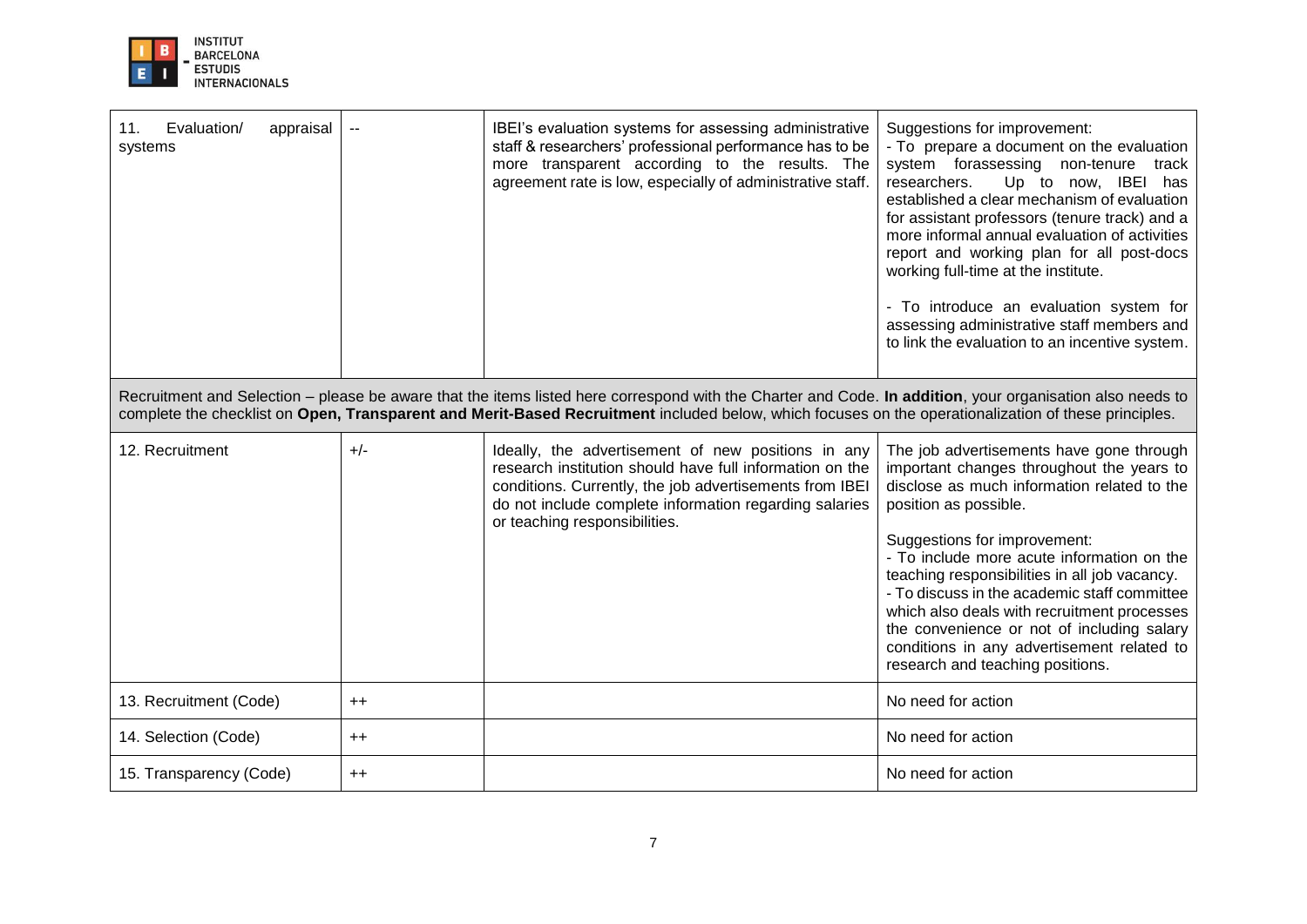

| 16. Judging merit (Code)                                                  | $+/-$           | Ideally, the candidate should receive full information on<br>why he/she is a suitable candidate (or not) for the<br>position advertised. However, it seems that an extra<br>effort should be made in providing more information<br>about the candidates' assessment. Currently, every<br>candidate receives an email whether he/she was<br>selected or not for the next stage in the recruitment<br>When it comes to a more detailed<br>process.<br>assessment, information is sent upon request of the<br>interested party. | Suggestions for improvement:<br>- To create templates with indicators on<br>several areas assessed by the selection<br>committee. These templates should be sent<br>to all the shortlisted candidates and those<br>who request information on the reasons to<br>reject his/her candidacy. This template<br>would take the example of similar<br>documents done for competitive research<br>grants (e.g. Ramón y Cajal Programme in<br>Spain). |
|---------------------------------------------------------------------------|-----------------|------------------------------------------------------------------------------------------------------------------------------------------------------------------------------------------------------------------------------------------------------------------------------------------------------------------------------------------------------------------------------------------------------------------------------------------------------------------------------------------------------------------------------|-----------------------------------------------------------------------------------------------------------------------------------------------------------------------------------------------------------------------------------------------------------------------------------------------------------------------------------------------------------------------------------------------------------------------------------------------|
| Variations<br>17.<br>in<br>the<br>CVs<br>chronological order of<br>(Code) | $++$            |                                                                                                                                                                                                                                                                                                                                                                                                                                                                                                                              | No need for action                                                                                                                                                                                                                                                                                                                                                                                                                            |
| 18. Recognition of mobility<br>experience (Code)                          | $++$            |                                                                                                                                                                                                                                                                                                                                                                                                                                                                                                                              | No need for action                                                                                                                                                                                                                                                                                                                                                                                                                            |
| Recognition<br>of<br>19.<br>qualifications (Code)                         | $++$            |                                                                                                                                                                                                                                                                                                                                                                                                                                                                                                                              | No need for action                                                                                                                                                                                                                                                                                                                                                                                                                            |
| 20. Seniority (Code)                                                      | $^{\mathrm{+}}$ |                                                                                                                                                                                                                                                                                                                                                                                                                                                                                                                              | No need for action                                                                                                                                                                                                                                                                                                                                                                                                                            |
| 21. Postdoctoral appointments<br>(Code)                                   | $++$            |                                                                                                                                                                                                                                                                                                                                                                                                                                                                                                                              | No need for action                                                                                                                                                                                                                                                                                                                                                                                                                            |
| <b>Working Conditions and Social Security</b>                             |                 |                                                                                                                                                                                                                                                                                                                                                                                                                                                                                                                              |                                                                                                                                                                                                                                                                                                                                                                                                                                               |
| Recognition<br>22.<br>of<br>the<br>profession                             | $++$            |                                                                                                                                                                                                                                                                                                                                                                                                                                                                                                                              | No need for action                                                                                                                                                                                                                                                                                                                                                                                                                            |
| 23. Research environment                                                  | $^{++}$         |                                                                                                                                                                                                                                                                                                                                                                                                                                                                                                                              | No need for action                                                                                                                                                                                                                                                                                                                                                                                                                            |
| 24. Working conditions                                                    | $+/-$           | In general, faculty and administrative staff members<br>were satisfied with the working conditions at IBEI.<br>Having said that, some gaps have been identified in the<br>fields of occupational health or the sabbatical leaves                                                                                                                                                                                                                                                                                             | Suggestions<br>for<br>improvement<br>on<br>occupational health:<br>- To ask the private firm in charge of the<br>management of occupational health at IBEI                                                                                                                                                                                                                                                                                    |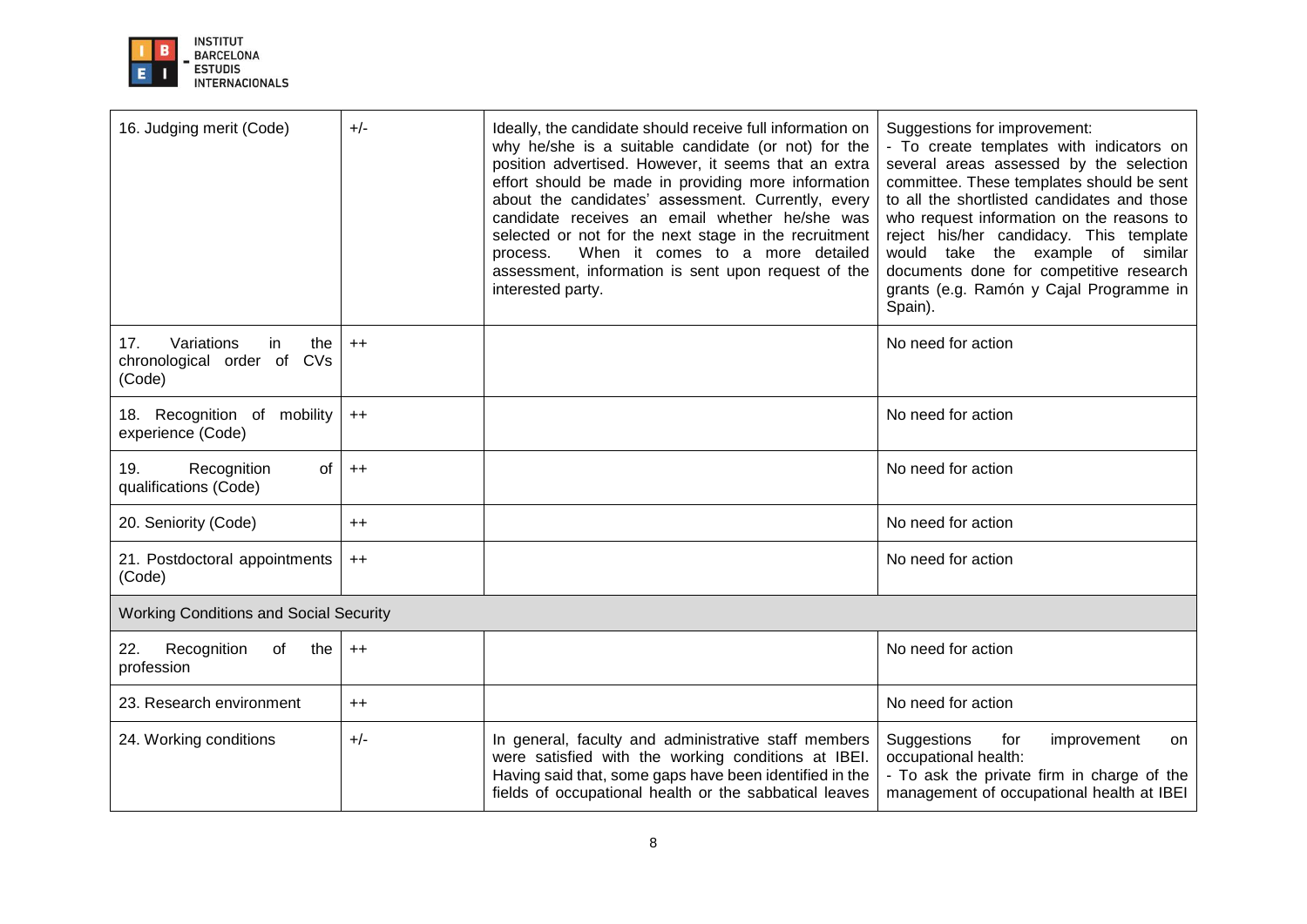

|                                               | policies. Due to the fact that IBEI expects those<br>researchers who go on sabbatical to move abroad<br>during that period, researchers with families find<br>themselves in a disadvantaged position in this regard,<br>since the possibility to move abroad is not always<br>feasible for them.<br>There also appears to be a lack of information regarding<br>the distribution of roles regarding Human Resources<br>within the institution. IBEI personnel does not receive<br>enough information about relevant changes in labour<br>legislation, professional categories as well as salary<br>conditions. Faculty and administrative staff members do<br>not seem to know who is in charge of the management<br>of leaves of absence (for administrative staff members),<br>medical and vacation leave procedures, the response<br>to queries regarding conflict resolution, the creation of<br>specific procedures for remote and overtime work, etc. | to provide IBEI personnel with regular tests<br>on this subject.<br>Suggestions for improvement on sabbatical<br>leaves:<br>- To review the rules and conditions for<br>sabbatical leaves.<br>Suggestions for improvement on human<br>resource management:<br>- To design and disseminate a document<br>that describes the distribution of roles in the<br>field of Human Resource Management at<br>IBEI.<br>- To communicate such information in the<br>regular faculty and administrative staff<br>meetings.                                |
|-----------------------------------------------|-------------------------------------------------------------------------------------------------------------------------------------------------------------------------------------------------------------------------------------------------------------------------------------------------------------------------------------------------------------------------------------------------------------------------------------------------------------------------------------------------------------------------------------------------------------------------------------------------------------------------------------------------------------------------------------------------------------------------------------------------------------------------------------------------------------------------------------------------------------------------------------------------------------------------------------------------------------|-----------------------------------------------------------------------------------------------------------------------------------------------------------------------------------------------------------------------------------------------------------------------------------------------------------------------------------------------------------------------------------------------------------------------------------------------------------------------------------------------------------------------------------------------|
| 25. Stability and permanence<br>of employment | Both researchers and especially administrative staff<br>members mostly felt that IBEI does not guarantee<br>appropriate and attractive conditions and incentives, in<br>terms of salary, for academic and administrative staff at<br>all stages of their career and regardless of the type of<br>contract. Even though, IBEI has already established an<br>incentives system related to publications<br>for<br>researchers, there is no clear regular evaluation and<br>incentive system for administrative staff members.                                                                                                                                                                                                                                                                                                                                                                                                                                  | Initiatives already undertaken:<br>- Incentives Plan for publications in Journals<br>and/or in prestigious Academic Presses.<br>- Non-consolidating rewards programme for<br>academic staff, linked to management.<br>Initiatives to be implemented starting 2018-<br>2019 academic year:<br>- Consolidating incentives programme for<br>permanent academic staff.<br>Suggestions for improvement:<br>- To introduce an evaluation system for<br>assessing administrative staff members and<br>to link the evaluation to an incentive system. |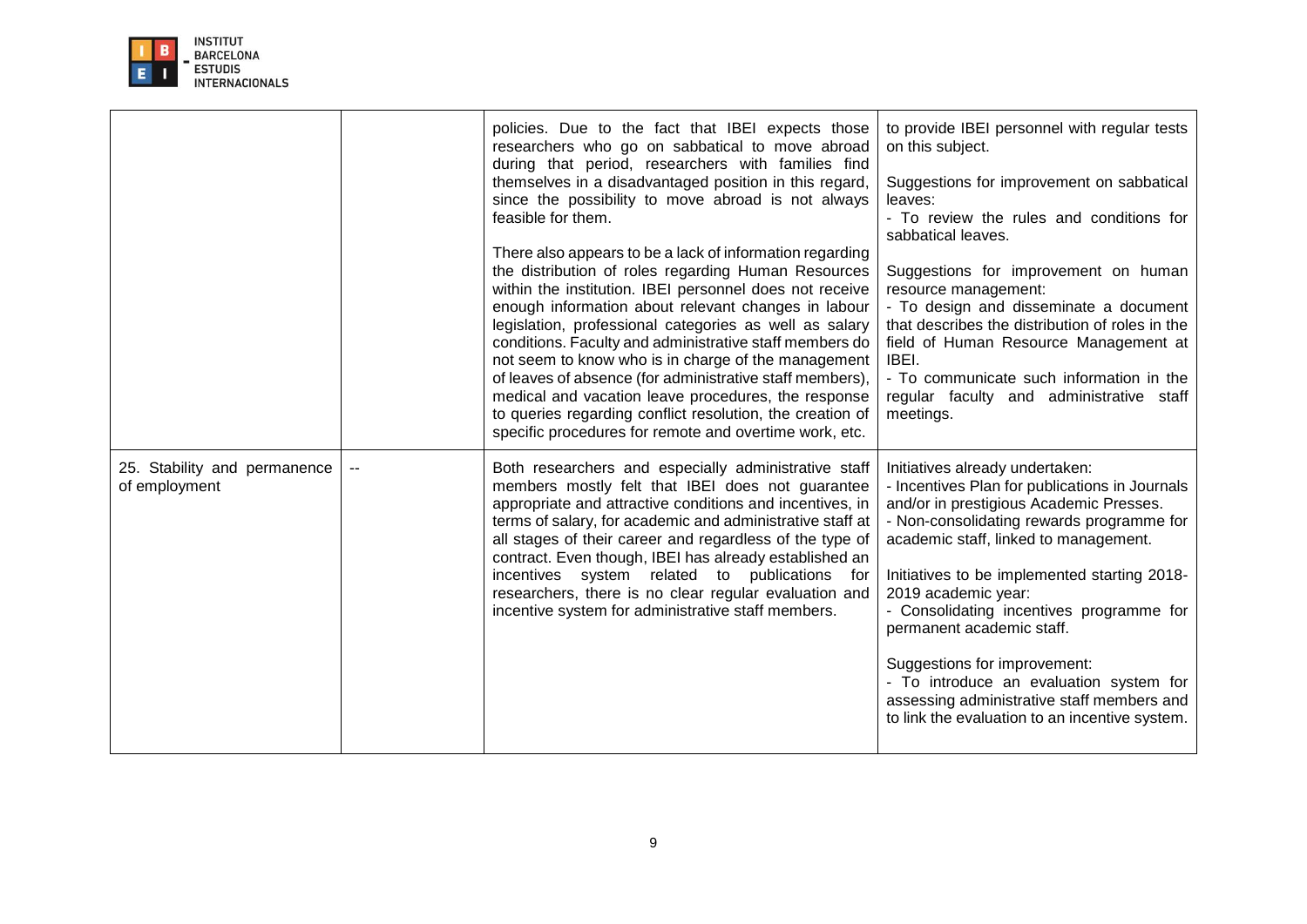

| 26. Funding and salaries    | $-/+$   | Both researchers, especially predoctoral fellows, and<br>administrative staff members felt that salaries should be<br>revised upwards.                                                                                                                                                                                                                                                                                                                                                                                        |                                                                                                                                                                                                                                                                                                                                                                                                                                                                                                                                                                                                                                                                                                                                                                                                                                                                                                                                           |
|-----------------------------|---------|-------------------------------------------------------------------------------------------------------------------------------------------------------------------------------------------------------------------------------------------------------------------------------------------------------------------------------------------------------------------------------------------------------------------------------------------------------------------------------------------------------------------------------|-------------------------------------------------------------------------------------------------------------------------------------------------------------------------------------------------------------------------------------------------------------------------------------------------------------------------------------------------------------------------------------------------------------------------------------------------------------------------------------------------------------------------------------------------------------------------------------------------------------------------------------------------------------------------------------------------------------------------------------------------------------------------------------------------------------------------------------------------------------------------------------------------------------------------------------------|
| 27. Gender balance          | $+/-$   | IBEI lacks a Gender Equality Action Plan                                                                                                                                                                                                                                                                                                                                                                                                                                                                                      | Suggestions for improvement:<br>- To elaborate and circulate a document<br>indicating all provisions of an action plan to<br>be implemented with the aim to promote<br>gender equality within the institution                                                                                                                                                                                                                                                                                                                                                                                                                                                                                                                                                                                                                                                                                                                             |
| 28. Career development      |         | IBEI has established a clear mechanism of promotion<br>for assistant professors (tenure track), however, a<br>career development strategy should be developed for<br>other academic categories and specially for<br>administrative staff.<br>According to respondents, IBEI does not provide either<br>guidance or mentoring for the personal<br>and<br>development of researchers<br>professional<br>and<br>administrative staff, in order to contribute to the<br>reduction of the insecurities in the professional future. | Suggestions for improvement:<br>- To integrate, update and distribute a<br>document on career development strategies<br>for all researchers at all stages of their<br>career. Up to now, IBEI has established a<br>clear mechanism of promotion for assistant<br>professors (tenure track) and a mechanism<br>of incentives for the permanent academic<br>staff. There is the need to develop a path for<br>the lower stages of the research career. This<br>support will be situated within the framework<br>of the human resources management, under<br>the supervision of the director.<br>- To reach a consensus on the need of<br>mentors involved in providing support and<br>guidance for the personal and professional<br>development of researchers, helping to<br>motivate them and guiding them about their<br>professional future.<br>- To define a specific career development<br>strategy for administrative staff members. |
| 29. Value of mobility       | $^{++}$ |                                                                                                                                                                                                                                                                                                                                                                                                                                                                                                                               | No need for action                                                                                                                                                                                                                                                                                                                                                                                                                                                                                                                                                                                                                                                                                                                                                                                                                                                                                                                        |
| 30. Access to career advice | --      | According to respondents, IBEI does not ensure that<br>career advice and job placement assistance is offered<br>to researchers and administrative staff at all stages of<br>their careers, regardless of their contractual situation.                                                                                                                                                                                                                                                                                         | Suggestions for improvement:<br>- To integrate, update and distribute a<br>document with the<br>different career<br>development strategies for all researchers at                                                                                                                                                                                                                                                                                                                                                                                                                                                                                                                                                                                                                                                                                                                                                                         |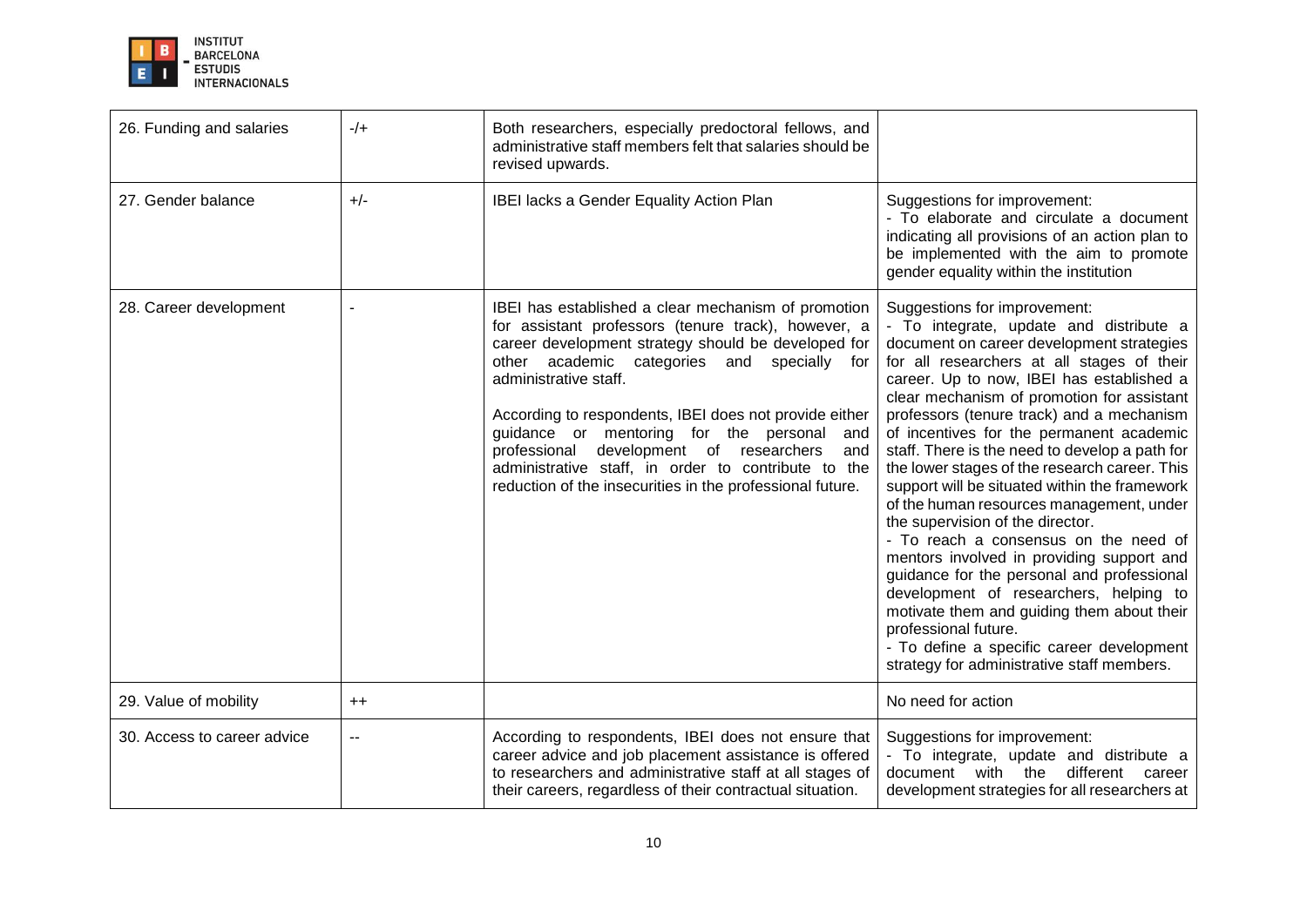

|                                  |       |                                                                                                                                                                                                                                                                                                                                                                                 | all stages of their career, which would<br>include career advice perspectives.<br>- To define a specific career development<br>strategy for administrative staff members.                                                                                                                                                                                             |
|----------------------------------|-------|---------------------------------------------------------------------------------------------------------------------------------------------------------------------------------------------------------------------------------------------------------------------------------------------------------------------------------------------------------------------------------|-----------------------------------------------------------------------------------------------------------------------------------------------------------------------------------------------------------------------------------------------------------------------------------------------------------------------------------------------------------------------|
| 31. Intellectual Property Rights | н.    | There is a lack of information on intellectual property<br>rights of publications among the faculty and<br>administrative staff members.                                                                                                                                                                                                                                        | Suggestions for improvement:<br>- To convene a committee that would bring<br>in different stakeholders. Such committee<br>would design a document on intellectual<br>property rights that would later be distributed<br>to all faculty and administrative staff<br>members.<br>- To communicate such information in the<br>faculty and administrative staff meetings. |
| 32. Co-authorship                | $-/-$ | Co-authorship is increasingly viewed as positive by IBEI<br>in the evaluation process. IBEI has already started a<br>process of reviewing co-authorship in the incentives<br>programme for faculty.                                                                                                                                                                             | Suggestions for improvement:<br>- To re-evaluate co-authorship and how it<br>affects the academic ranks.                                                                                                                                                                                                                                                              |
| 33. Teaching                     | $-/+$ | There is little information available regarding the<br>assessment guidelines for assistant professors as well<br>as regarding training for teaching and coaching<br>activities offered on a regular basis. Moreover,<br>researchers complained that time devoted to the<br>training of early-stage researchers was not counted as<br>part of their teaching commitment at IBEI. | Suggestions for improvement:<br>- To review the assessment guidelines for<br>assistant professors<br>- To enhance and systematize diffusion of<br>information regarding activities at the UPF<br>Center for Learning Innovation<br>and<br><b>IBEI</b><br>Knowledge (CLIK) through the<br>Academic Office.                                                             |
| 34. Complaints/ appeals          |       | Respondents felt that there is a lack of information<br>about the established procedures to deal with<br>complaints/appeals of researchers and administrative<br>staff with confidential and informal assistance as well as<br>those for resolving work-related conflicts, disputes and<br>grievances.                                                                          | Suggestions for improvement:<br>- To design and distribute a document with<br>information on the procedures to deal with<br>complaints/appeals for academic<br>and<br>administrative staff.<br>- To communicate such information in the<br>faculty and administrative staff meetings.                                                                                 |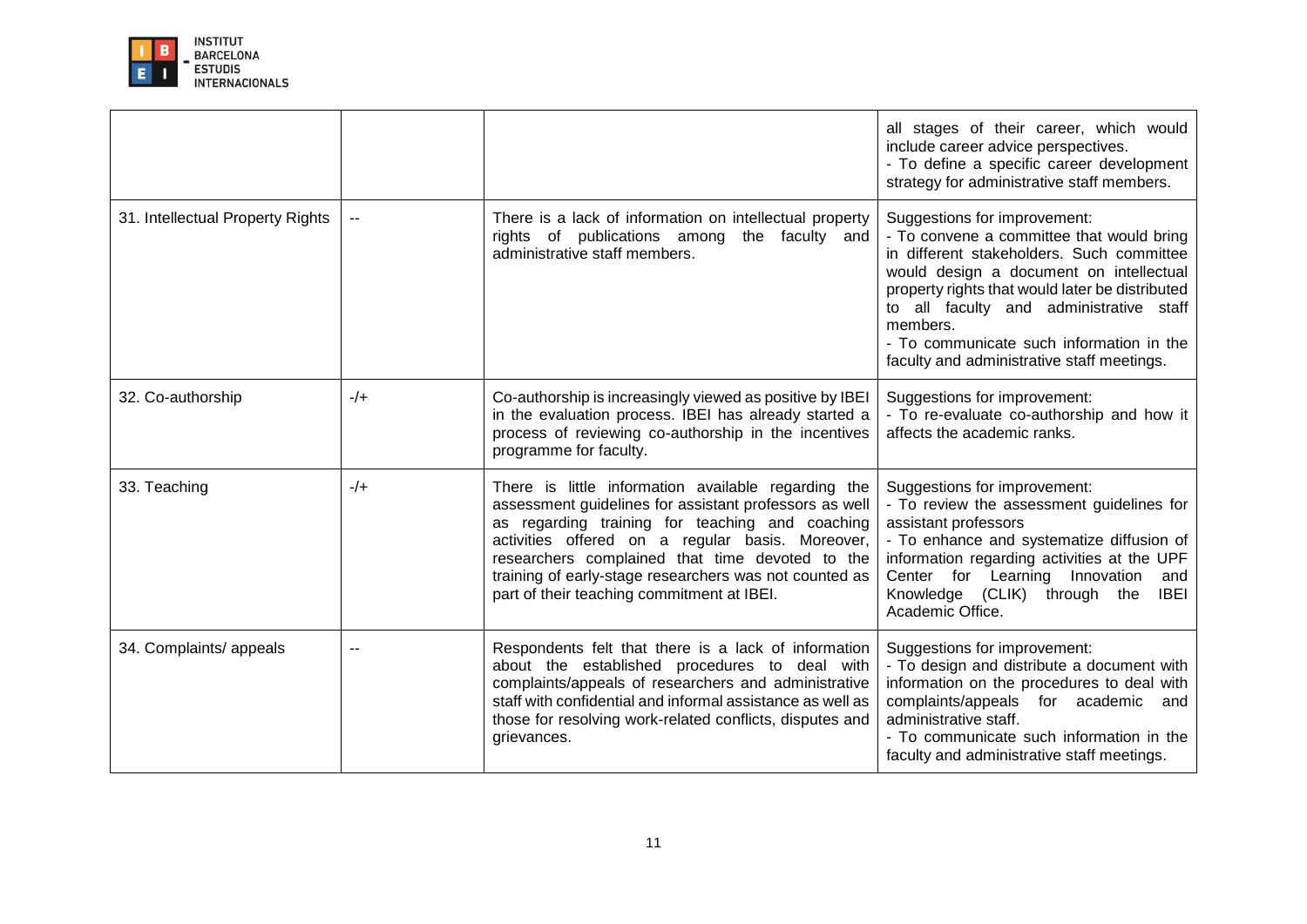

| 35. Participation in decision-<br>making bodies               | $++$    |                                                                                                                                                                | No need for action                                                                                                                                                                                                                                                                                                                                                                                                                                                                                                                      |  |  |  |  |  |
|---------------------------------------------------------------|---------|----------------------------------------------------------------------------------------------------------------------------------------------------------------|-----------------------------------------------------------------------------------------------------------------------------------------------------------------------------------------------------------------------------------------------------------------------------------------------------------------------------------------------------------------------------------------------------------------------------------------------------------------------------------------------------------------------------------------|--|--|--|--|--|
| <b>Training and Development</b>                               |         |                                                                                                                                                                |                                                                                                                                                                                                                                                                                                                                                                                                                                                                                                                                         |  |  |  |  |  |
| 36. Relation with supervisors                                 | $-/-$   | IBEI is at an initial stage of supervising pre-doctoral<br>students. Those who supervise students follow the<br>guidelines of their separate institutions.     | Looking to the future, IBEI anticipates more<br>internal pre-doctoral students.<br>Suggestions for improvement:<br>- To develop guidelines on how to establish<br>structured and regular relationship<br>a<br>between supervisors and students. This will<br>include keeping records of all work progress<br>and research findings, obtaining feedback<br>by means of reports and seminars, applying<br>such feedback and working in accordance<br>schedules,<br>with<br>agreed<br>milestones,<br>deliverables and/or research outputs. |  |  |  |  |  |
| 37.<br>Supervision<br>and<br>managerial duties                | $+/-$   | There is a good degree of contentment with the IBEI<br>support for project management. There is some desire<br>for more support for supervision and mentoring. | Suggestions for improvement:<br>The guidelines listed in section 36 will clarify<br>the tasks and methods for supervision and<br>mentoring.<br>- To develop guidelines on how to establish<br>a structured and regular relationship<br>between supervisors and students. These<br>guidelines, listed also in section 36, will<br>clarify the tasks and methods for supervision<br>and mentoring.                                                                                                                                        |  |  |  |  |  |
| 38. Continuing<br>Professional<br>Development                 | $^{++}$ |                                                                                                                                                                | No need for action                                                                                                                                                                                                                                                                                                                                                                                                                                                                                                                      |  |  |  |  |  |
| 39. Access to research training<br>and continuous development | $^{++}$ |                                                                                                                                                                | No need for action                                                                                                                                                                                                                                                                                                                                                                                                                                                                                                                      |  |  |  |  |  |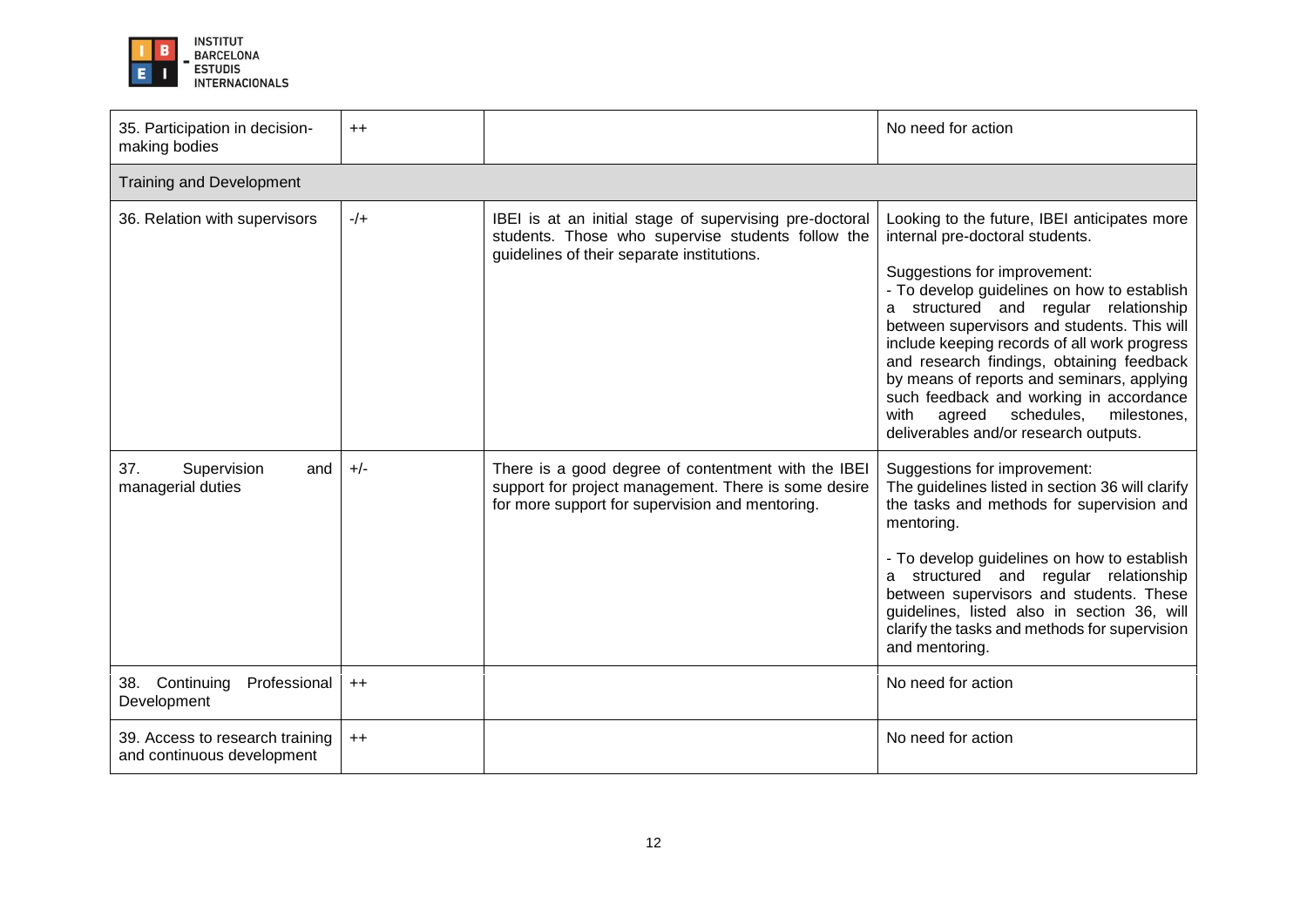

| Annex: Open, Transparent and Merit-based Recruitment Check-list <sup>3</sup><br><b>OTM-R checklist for organisations</b> |              |                           |                 |                                                                                                |                                                                                                         |  |
|--------------------------------------------------------------------------------------------------------------------------|--------------|---------------------------|-----------------|------------------------------------------------------------------------------------------------|---------------------------------------------------------------------------------------------------------|--|
|                                                                                                                          | Open         | Trans-<br>parent          | Merit-<br>based | Answer:<br>++ Yes.<br>completely<br>$+/-Y$ es,<br>substantially<br>-/+ Yes, partially<br>-- No | Suggested indicators (or form of<br>measurement)                                                        |  |
| OTM-R system                                                                                                             |              |                           |                 |                                                                                                |                                                                                                         |  |
| 1. Have we published a version of our OTM-R policy<br>online (in the national language and in English)?                  | X            | X                         | X               | --                                                                                             | Web link when available                                                                                 |  |
| 2. Do we have an internal guide setting out clear<br>OTM-R procedures and practices for all types of<br>positions?       | $\mathsf{x}$ | $\boldsymbol{\mathsf{x}}$ | X               | --                                                                                             | Internal guide when available                                                                           |  |
| 3. Is everyone involved in the process sufficiently<br>trained in the area of OTM-R?                                     | $\mathsf{x}$ | $\boldsymbol{\mathsf{x}}$ | X               | --                                                                                             | Future training programmes for OTM-R and<br>number of participants                                      |  |
| 4. Do we make (sufficient) use of e-recruitment<br>tools?                                                                | $\mathsf{x}$ | X                         |                 | $++$                                                                                           | IBEI does not use a web-based tool for the<br>recruitment process but all the process is via e-<br>mail |  |

<sup>3</sup> <http://ec.europa.eu/euraxess/index.cfm/services/researchPolicies>

 $\ddot{\phantom{a}}$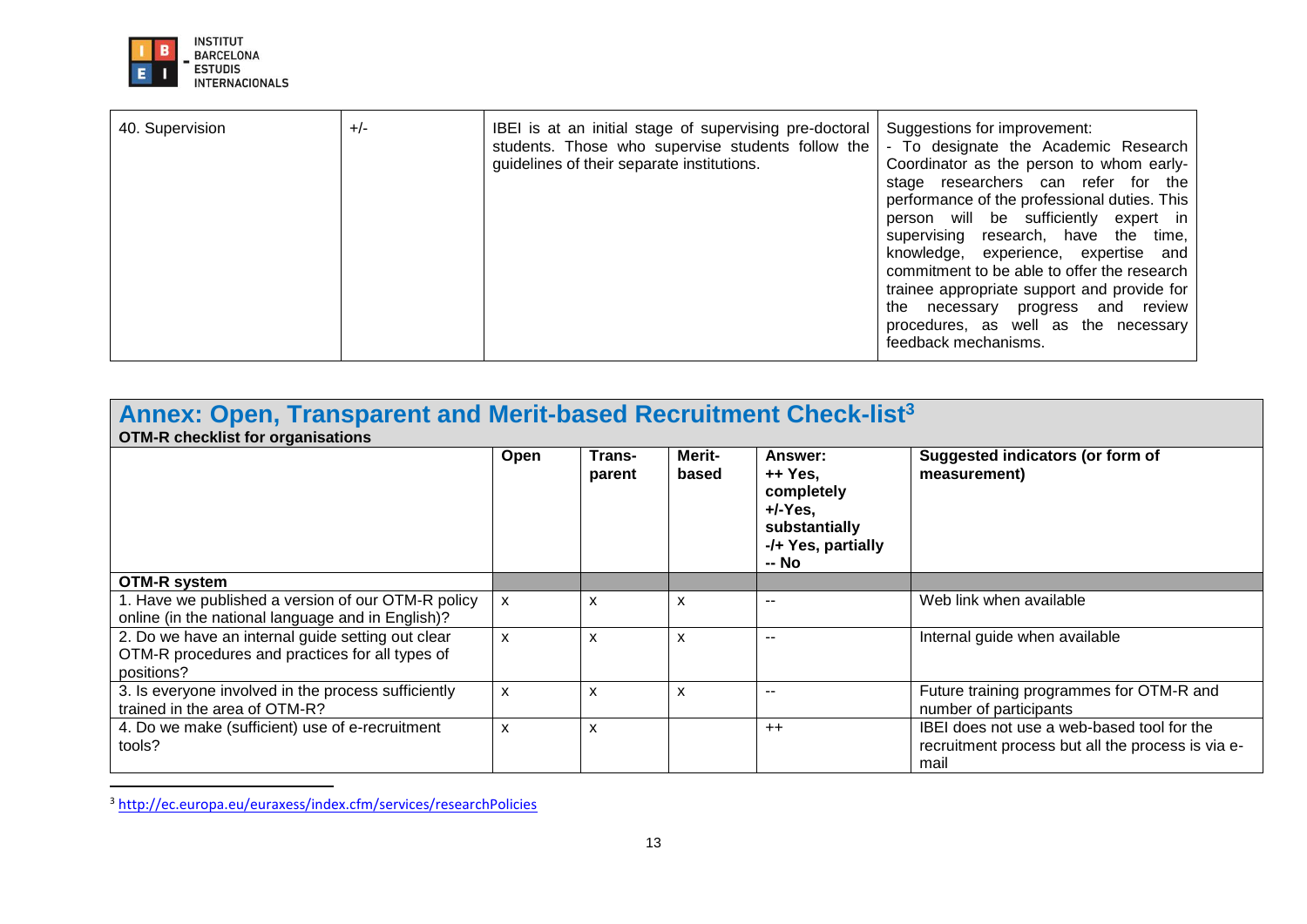

| 5. Do we have a quality control system for OTM-R in<br>place?                                                                                                                                | $\mathsf{x}$       | X                         | X            | $\overline{\phantom{a}}$ | Quality control system when available                                                                                                                                                                                                                                                                                                                                                                                                                                                                                                                                                                                                                                           |
|----------------------------------------------------------------------------------------------------------------------------------------------------------------------------------------------|--------------------|---------------------------|--------------|--------------------------|---------------------------------------------------------------------------------------------------------------------------------------------------------------------------------------------------------------------------------------------------------------------------------------------------------------------------------------------------------------------------------------------------------------------------------------------------------------------------------------------------------------------------------------------------------------------------------------------------------------------------------------------------------------------------------|
| 6. Does our current OTM-R policy encourage<br>external candidates to apply?                                                                                                                  | $\mathsf{x}$       | $\boldsymbol{\mathsf{X}}$ | $\mathsf{x}$ | $++$                     | In the last job opening at IBEI as Assistant<br>Professor (full-time tenure-track position) in<br>2017, 99,4 % of applicants were from outside<br>the organisation.                                                                                                                                                                                                                                                                                                                                                                                                                                                                                                             |
| 7. Is our current OTM-R policy in line with policies to<br>attract researchers from abroad?                                                                                                  | $\mathsf{x}$       | $\boldsymbol{\mathsf{x}}$ | $\mathsf{x}$ | $++$                     | In the last job opening at IBEI as Assistant<br>Professor (full-time tenure-track position) in<br>2017, 90,8% of applicants were from abroad.                                                                                                                                                                                                                                                                                                                                                                                                                                                                                                                                   |
| 8. Is our current OTM-R policy in line with policies to<br>attract underrepresented groups?                                                                                                  | $\pmb{\mathsf{X}}$ | $\boldsymbol{\mathsf{X}}$ | $\mathsf{x}$ | $++$                     | In the last job opening at IBEI as Assistant<br>Professor (full-time tenure-track position) in<br>2017, 36% of applicants were women.                                                                                                                                                                                                                                                                                                                                                                                                                                                                                                                                           |
| 9. Is our current OTM-R policy in line with policies to<br>provide attractive working conditions for<br>researchers?                                                                         | $\mathsf{x}$       | $\boldsymbol{\mathsf{X}}$ | $\mathsf{x}$ | $++$                     | In the last job opening at IBEI as Assistant<br>Professor (full-time tenure-track position) in<br>2017, 99,4 % of applicants were from outside<br>the organisation.                                                                                                                                                                                                                                                                                                                                                                                                                                                                                                             |
| 10. Do we have means to monitor whether the most<br>suitable researchers apply?                                                                                                              |                    |                           |              | $+ -$                    | Even though IBEI has not systematised means<br>to monitor whether the most suitable<br>researchers apply, our Research unit has<br>checked in every job opening that some of the<br>candidates come from the most prestigious<br>universities in our disciplines and that their<br>recommendation letters are signed by renown<br>university professors that know IBEI and our<br>research areas of expertise. IBEI also regularly<br>publish the job advertisements on the web<br>pages of the main international associations for<br>Political Science, Social Sciences and<br>International Studies where the most suitable<br>candidates for IBEI search job opportunities. |
| Advertising and application phase                                                                                                                                                            |                    |                           |              |                          |                                                                                                                                                                                                                                                                                                                                                                                                                                                                                                                                                                                                                                                                                 |
| 11. Do we have clear guidelines or templates (e.g.,<br>EURAXESS) for advertising positions?                                                                                                  | $\mathsf{x}$       | $\mathsf{x}$              |              | $++$                     | IBEI follows EURAXESS guidelines.                                                                                                                                                                                                                                                                                                                                                                                                                                                                                                                                                                                                                                               |
| 12. Do we include in the job advertisement<br>references/links to all the elements foreseen in the<br>relevant section of the toolkit? [see Chapter 4.4.1 a)<br>of the OTM-R expert report ] | X                  | $\mathsf{x}$              |              | $+ -$                    | The last job advertisement from IBEI (2017)<br>included all the elements foreseen in the OTM-R<br>expert report except information regarding<br>entitlements.                                                                                                                                                                                                                                                                                                                                                                                                                                                                                                                   |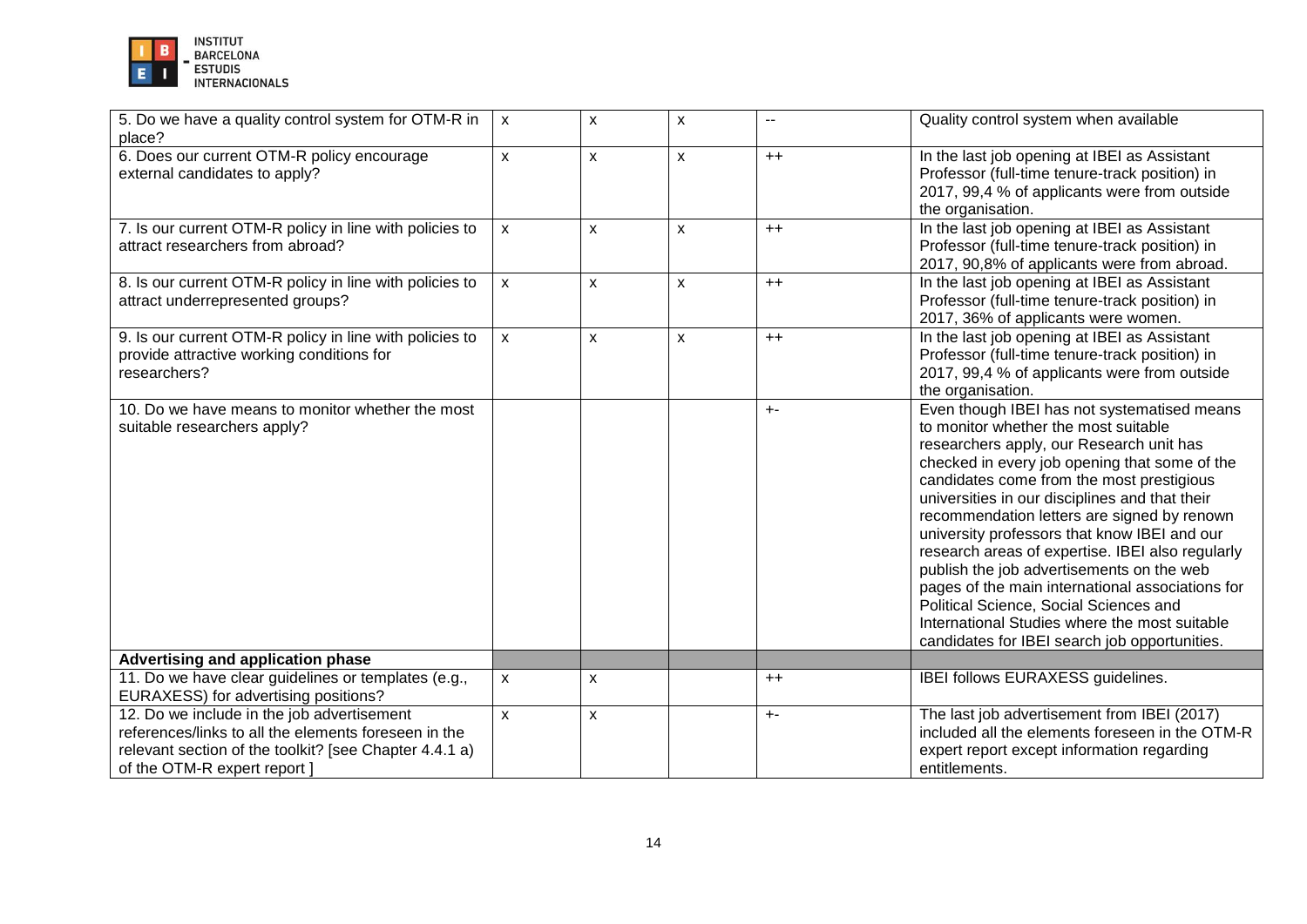

| 13. Do we make full use of EURAXESS to ensure<br>our research vacancies reach a wider audience?       | $\mathsf{x}$       | X | $++$ | Example of IBEI job advert posted on<br><b>EURAXESS:</b><br>https://www.euraxess.lu/jobs/199650<br>In the last job opening at IBEI as Assistant<br>Professor (full-time tenure-track position) in<br>2017, 99,4 % of applicants were from outside<br>the organisation. |
|-------------------------------------------------------------------------------------------------------|--------------------|---|------|------------------------------------------------------------------------------------------------------------------------------------------------------------------------------------------------------------------------------------------------------------------------|
|                                                                                                       |                    |   |      | In the last job opening at IBEI as Assistant<br>Professor (full-time tenure-track position) in<br>2017, 90,8% of applicants were from abroad.                                                                                                                          |
| 14. Do we make use of other job advertising tools?                                                    | $\pmb{\mathsf{X}}$ | x | $++$ | Any IBEI job advertisement is published on our<br>official web pages (http://www.ibei.org) and our<br>newsletter IBEInews.                                                                                                                                             |
|                                                                                                       |                    |   |      | We also regularly publish them on the web<br>pages of the main international associations for<br>Political Science, Social Sciences and<br>International Studies, such as: ISANET -                                                                                    |
|                                                                                                       |                    |   |      | <b>International Studies Association</b><br>(www.isanet.org); ECPR - European<br>Consortium for Political Research                                                                                                                                                     |
|                                                                                                       |                    |   |      | (www.ecpr.eu); APSANET - American Political<br>Science Association (www.apsanet.org); IPSA -<br>International Political Science Association<br>(www.ipsa.org); H-NET - Humanities and Social                                                                           |
|                                                                                                       |                    |   |      | Sciences Online (www.h-net.org); EISA -<br>European International Studies Association<br>(www.eisa-net.org); Jobs.ac.uk - Jobs in                                                                                                                                      |
|                                                                                                       |                    |   |      | Research, Science, Academic & Related<br>Professions (www.jobs.ac.uk); ALACIP - Latin<br>American Association of Political Science                                                                                                                                     |
|                                                                                                       |                    |   |      | (www.aclcpa.com); AECPA - Spanish<br>Association of Political and Administrative<br>Science (www.aecpa.es)                                                                                                                                                             |
| 15. Do we keep the administrative burden to a<br>minimum for the candidate? [see Chapter 4.4.1 b) 45] | $\pmb{\mathsf{X}}$ |   | $++$ | All the required documents must be transmitted<br>to IBEI by electronic means and no original or                                                                                                                                                                       |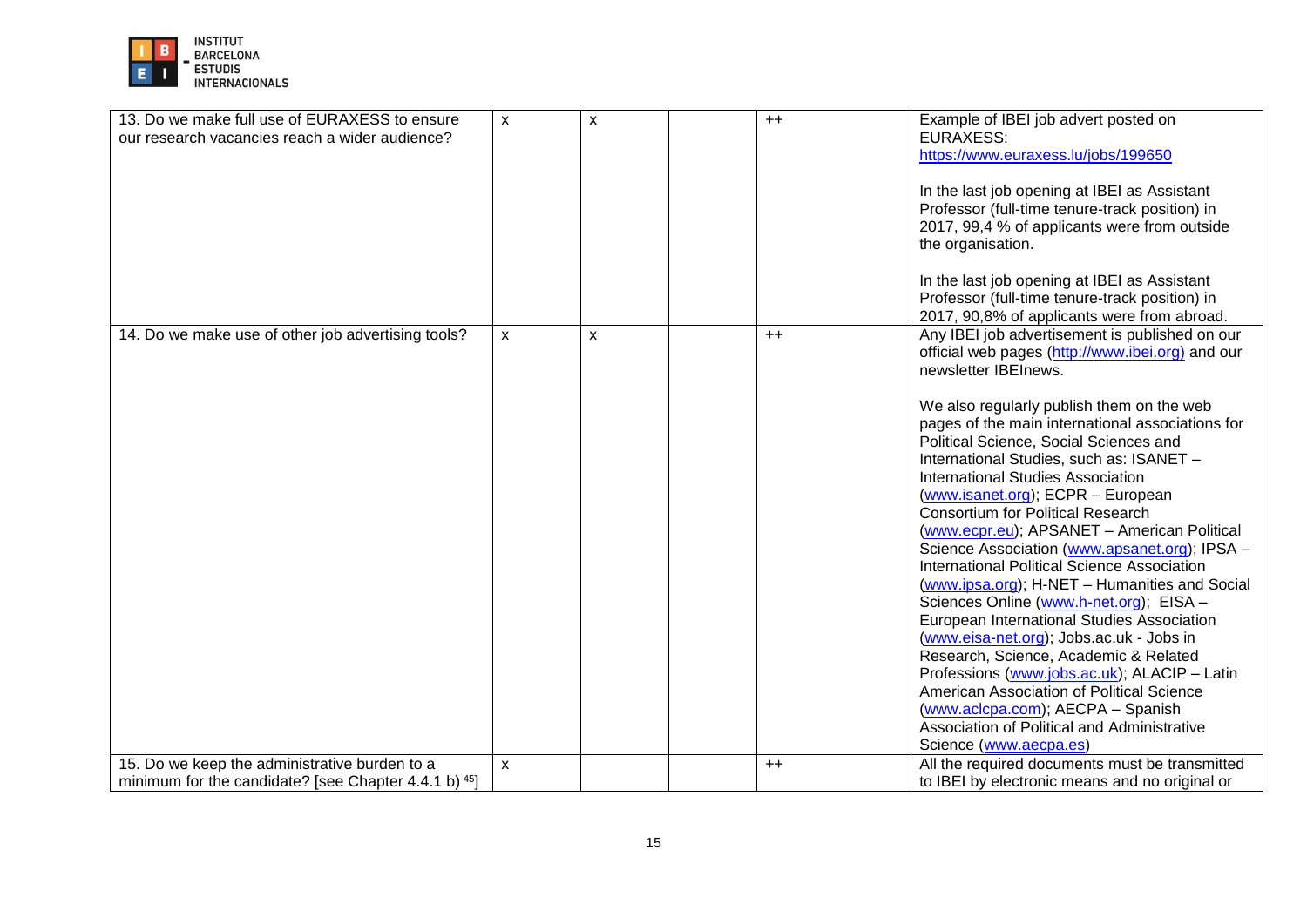

|                                                                                                                                                      |                           |   |                | translated certificates related to qualifications<br>are required in the initial application.<br>Applications, electronically submitted, include: A<br>letter of interest; Complete curriculum vitae; A<br>sample of previous research; An outline of a<br>proposed research project; Two letters of<br>recommendation. |
|------------------------------------------------------------------------------------------------------------------------------------------------------|---------------------------|---|----------------|-------------------------------------------------------------------------------------------------------------------------------------------------------------------------------------------------------------------------------------------------------------------------------------------------------------------------|
| Selection and evaluation phase                                                                                                                       |                           |   |                |                                                                                                                                                                                                                                                                                                                         |
| 16. Do we have clear rules governing the<br>appointment of selection committees? [see Chapter<br>4.4.2 a) $45$ ]                                     | $\boldsymbol{\mathsf{x}}$ | X | $+ -$          | The selection committee is permanent, the<br>Academic Staff Committee formed by senior<br>academic staff. There is no nomination or<br>appointment. We do not make public the<br>members of the Committee, except for the short-<br>list candidates that meet personally the<br>members of the Committee.               |
| 17. Do we have clear rules concerning the<br>composition of selection committees?                                                                    | X                         | X | $++$           | There are written guidelines.                                                                                                                                                                                                                                                                                           |
| 18. Are the committees sufficiently gender-<br>balanced?                                                                                             | X                         | X | $++$           | Our selection committee is formed by 4 women<br>and 7 men.                                                                                                                                                                                                                                                              |
| 19. Do we have clear guidelines for selection<br>committees which help to judge 'merit' in a way that<br>leads to the best candidate being selected? |                           | X | $\overline{a}$ | Written guidelines when available                                                                                                                                                                                                                                                                                       |
| <b>Appointment phase</b>                                                                                                                             |                           |   |                |                                                                                                                                                                                                                                                                                                                         |
| 20. Do we inform all applicants at the end of the<br>selection process?                                                                              | $\pmb{\times}$            |   | $++$           | Currently, every candidate receives an email<br>whether he/she was selected or not for the next<br>stage in the recruitment process.                                                                                                                                                                                    |
| 21. Do we provide adequate feedback to<br>interviewees?                                                                                              | $\mathsf{x}$              |   | $+$ -          | One of the foreseen actions is the creation of<br>templates with indicators on several areas<br>assessed by the selection committee. These<br>templates should be sent to all the shortlisted<br>candidates and those who request information<br>on the reasons to reject his/her candidacy.                            |
| 22. Do we have an appropriate complaints<br>mechanism in place?                                                                                      | X                         |   | $\overline{a}$ | Guidelines for the complaint mechanism when<br>available                                                                                                                                                                                                                                                                |
| <b>Overall assessment</b>                                                                                                                            |                           |   |                |                                                                                                                                                                                                                                                                                                                         |